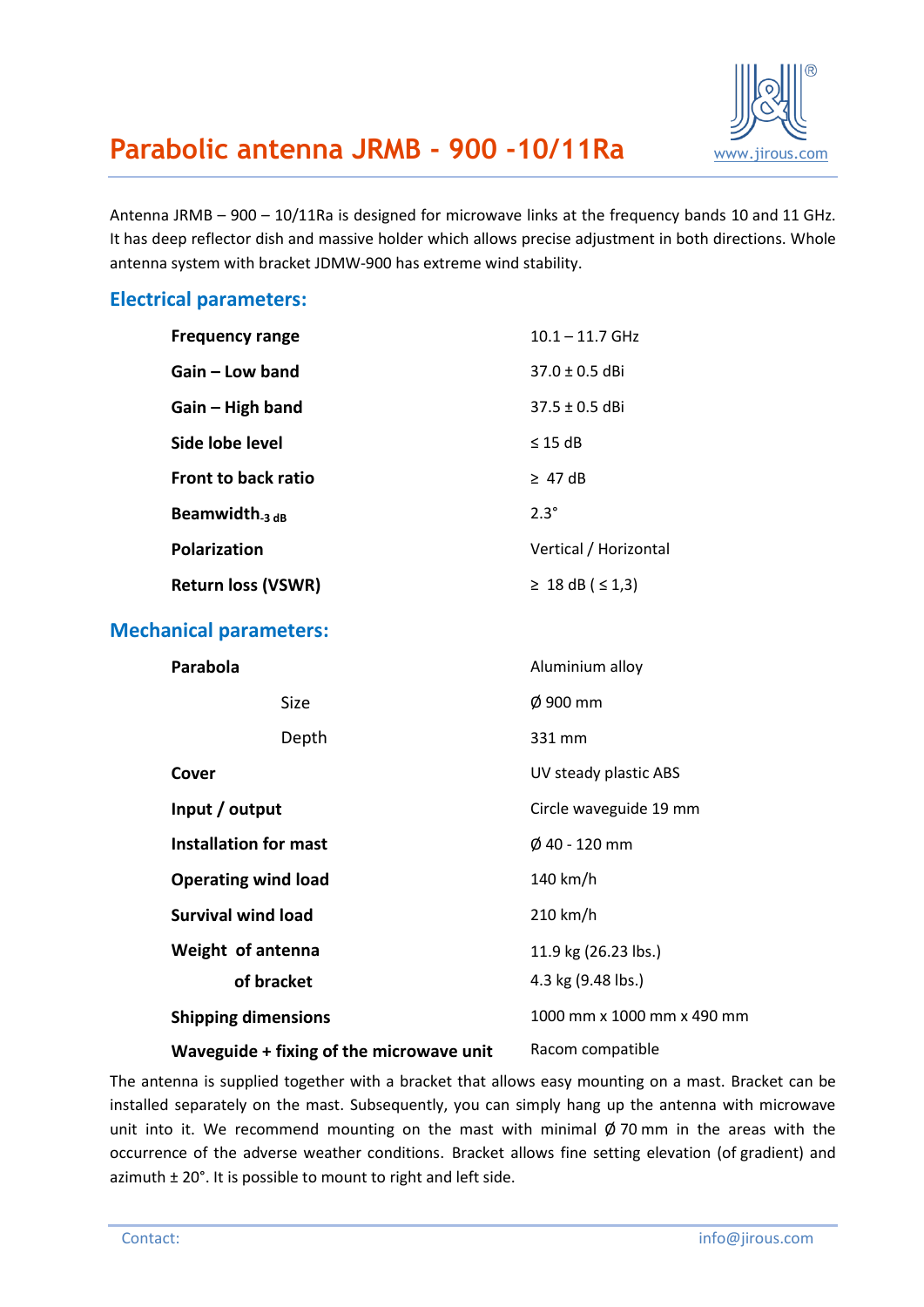

#### **Measurements of radiation pattern:**